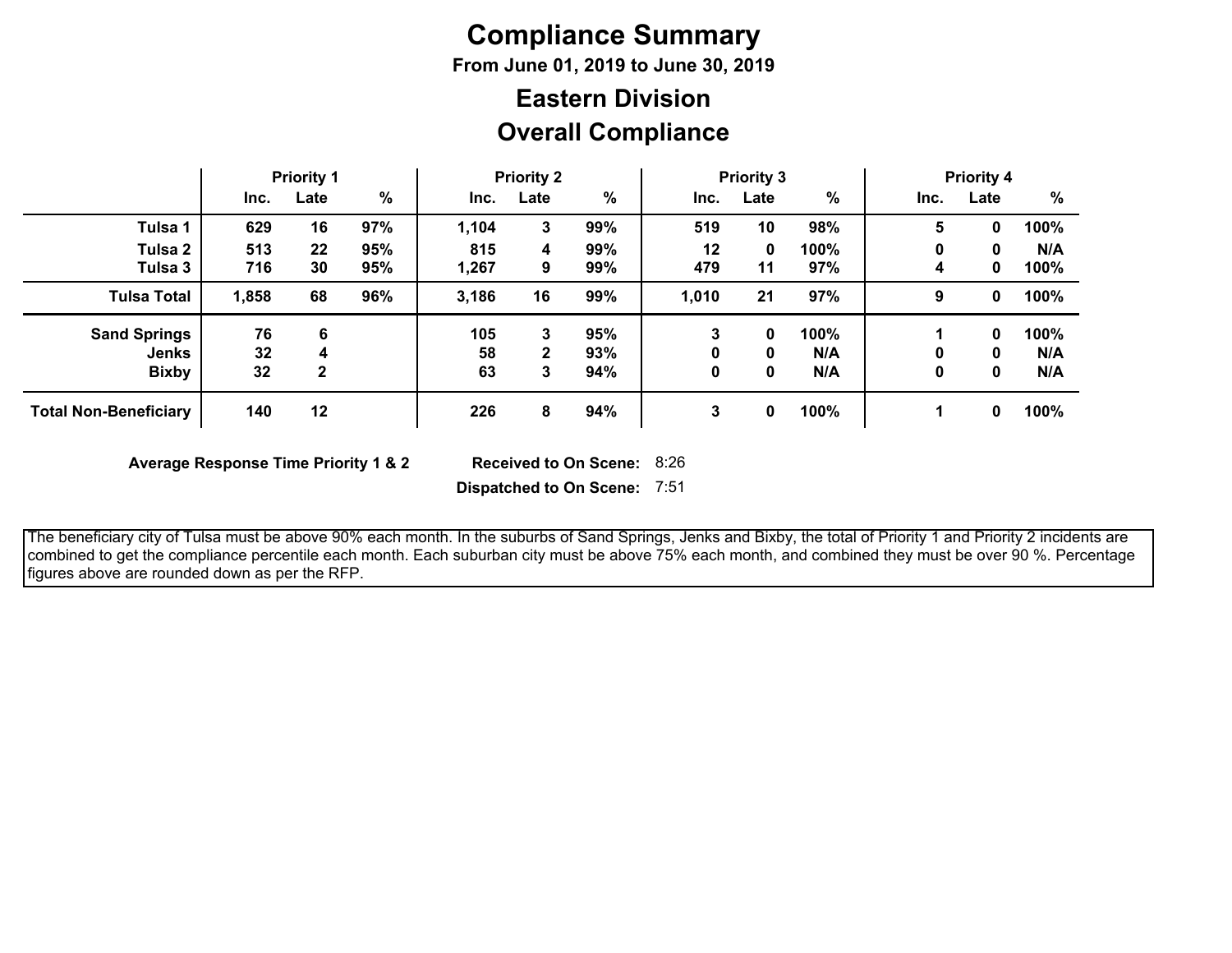# **Compliance Summary**

**From June 01, 2019 to June 30, 2019**

### **Overall Compliance Western Division**

|                               | <b>Priority 1</b> |           | <b>Priority 2</b> |           |      | <b>Priority 3</b> |      |              |     | <b>Priority 4</b> |             |      |
|-------------------------------|-------------------|-----------|-------------------|-----------|------|-------------------|------|--------------|-----|-------------------|-------------|------|
|                               |                   | Inc. Late | $\%$              | Inc.      | Late | $\%$              | Inc. | Late         | %   | Inc.              | Late        | %    |
| <b>Oklahoma City 1</b>        | 991               | 60        | 93%               | 1,660     | 13   | 99%               | 532  | 37           | 93% | 39                | 4           | 89%  |
| <b>Oklahoma City 2</b>        | 1,094             | 112       | 89%               | 1,664     | 27   | 98%               | 293  | 29           | 90% | $\mathbf{2}$      | 0           | 100% |
| <b>Edmond</b>                 | 150               | 20        | 86%               | 256       | 6    | 97%               | 61   | 8            | 86% |                   | 0           | 100% |
| <b>Total OKC &amp; Edmond</b> | 2,235             | 192       | 91%               | 3,580     | 46   | 98%               | 886  | 74           | 91% | 42                | 4           | 90%  |
| <b>Mustang</b>                | 38                | 8         |                   | 46        | 5    | 84%               | 27   | $\mathbf{2}$ | 92% | 0                 | $\mathbf 0$ | N/A  |
| <b>The Village</b>            | 31                | 4         |                   | 44        | 1    | 93%               | 0    | 0            | N/A | 0                 | $\mathbf 0$ | N/A  |
| <b>Nichols Hills</b>          | 5                 | 0         |                   | 9         | 0    | 100%              | 0    | 0            | N/A | 0                 | $\mathbf 0$ | N/A  |
| <b>Total Non-Beneficiary</b>  | 74                | 12        |                   | 99        | 6    | 89%               | 27   | $\mathbf{2}$ | 92% | 0                 | $\mathbf 0$ | N/A  |
| <b>Piedmont</b>               | $\mathbf 0$       |           |                   | $\pmb{0}$ |      |                   | 0    |              |     | $\mathbf 0$       |             |      |

**Average Response Time Priority 1 & 2** 

**Dispatched to On Scene:** 8:58 Received to On Scene: 9:36

The beneficiary city of Oklahoma City must be above 90% each month. In the suburbs of Mustang, The Village, and Nichols Hills, the total of Priority 1 and Priority : incidents are combined to get the compliance percentile each month. Each suburban city must be above 75% each month, and combined they must be over 90 %. Percentage figures above are rounded down as per the RFP.